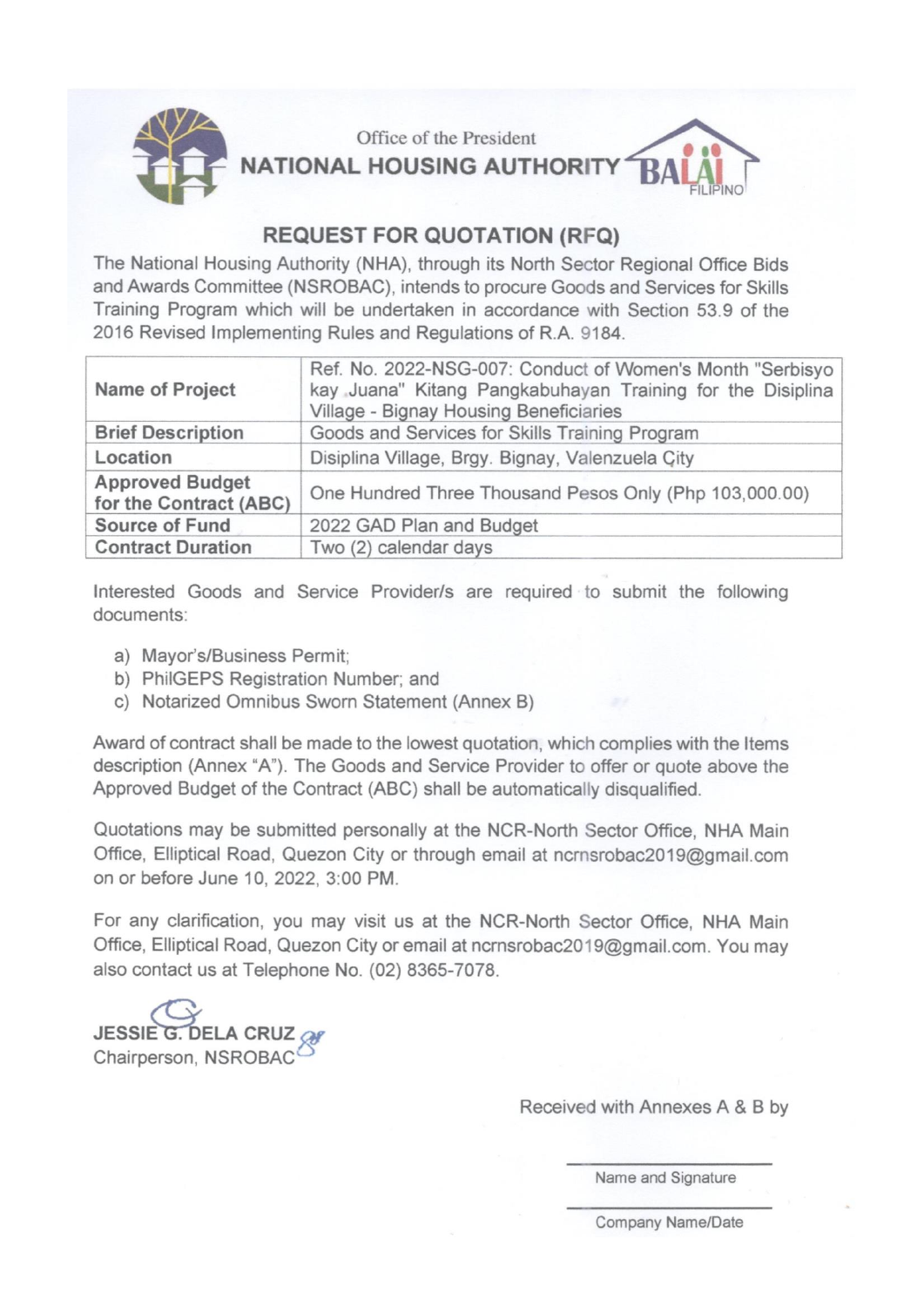Request for Quotation for Ref. No. 2022-NSG-007: Conduct of Women's Month "Serbisyo kay Juana" Kitang Pangkabuhayan Training for the Disiplina Village - Bignay Housing Beneficiaries Page **2** of **6**

*Annex "A"*

## **Instructions:**

- **(1) Accomplish this RFQ correctly and accurately.**
- **(2) Do not alter the contents of this form in any way.**
- **(3) All xerox copies/scanned copies must be stamped "Certified True Copy".**
- **(4) Failure to comply with any of the requirements will disqualify your quotation.**
- **(5) Failure to follow these instructions will disqualify your entire quotation.**

After having carefully read and accepted the terms and conditions in the Request for Quotation, hereunder is our quotation/s for the item/s as follows:

| <b>Procurement Project</b>                                                                                                                                           |                                                                                                                                                                                                                                                                                                                                                           |  | <b>Approved Budget for the</b><br><b>Contract</b>                          |                |  |  |
|----------------------------------------------------------------------------------------------------------------------------------------------------------------------|-----------------------------------------------------------------------------------------------------------------------------------------------------------------------------------------------------------------------------------------------------------------------------------------------------------------------------------------------------------|--|----------------------------------------------------------------------------|----------------|--|--|
| Ref. No. 2022-NSG-007: Conduct of Women's<br>Month<br>"Serbisyo kay Juana" Kitang Pangkabuhayan Training for the<br>Disiplina Village - Bignay Housing Beneficiaries |                                                                                                                                                                                                                                                                                                                                                           |  | <b>One Hundred Three</b><br><b>Thousand Pesos Only</b><br>(Php 103,000.00) |                |  |  |
| No.                                                                                                                                                                  | <b>Item Description</b>                                                                                                                                                                                                                                                                                                                                   |  | <b>Compliance</b>                                                          | <b>Remarks</b> |  |  |
|                                                                                                                                                                      |                                                                                                                                                                                                                                                                                                                                                           |  | <b>No</b>                                                                  |                |  |  |
| <b>Specifications:</b>                                                                                                                                               |                                                                                                                                                                                                                                                                                                                                                           |  |                                                                            |                |  |  |
| 1.                                                                                                                                                                   | Meals for 25 pax and 5 Facilitating Staff x 2 days<br>1 <sup>st</sup> day: Am Snack (Bottled Water and Bread)<br>Lunch (Rice, Vegetable, Meat & Bottled Water)<br>PM Snack (Bottled Water and Bread)<br>2 <sup>nd</sup> day: Am Snack (Bottled Water and Bread)<br>Lunch (Rice, Vegetable, Chicken & Bottled Water)<br>PM Snack (Bottled Water and Bread) |  |                                                                            |                |  |  |
| 2.                                                                                                                                                                   | Demo Materials for 25 pax x 2 days                                                                                                                                                                                                                                                                                                                        |  |                                                                            |                |  |  |
| 3.                                                                                                                                                                   | Starter Kit for 25 pax x 2 days                                                                                                                                                                                                                                                                                                                           |  |                                                                            |                |  |  |
| 4.                                                                                                                                                                   | Toll Fees x 2 days                                                                                                                                                                                                                                                                                                                                        |  |                                                                            |                |  |  |
| <b>Delivery</b>                                                                                                                                                      |                                                                                                                                                                                                                                                                                                                                                           |  |                                                                            |                |  |  |
| a) Place: Disiplina Village, Brgy. Bignay, Valenzuela City<br>Period/Duration: Two (2) calendar days                                                                 |                                                                                                                                                                                                                                                                                                                                                           |  |                                                                            |                |  |  |
| *********nothing follows*********                                                                                                                                    |                                                                                                                                                                                                                                                                                                                                                           |  |                                                                            |                |  |  |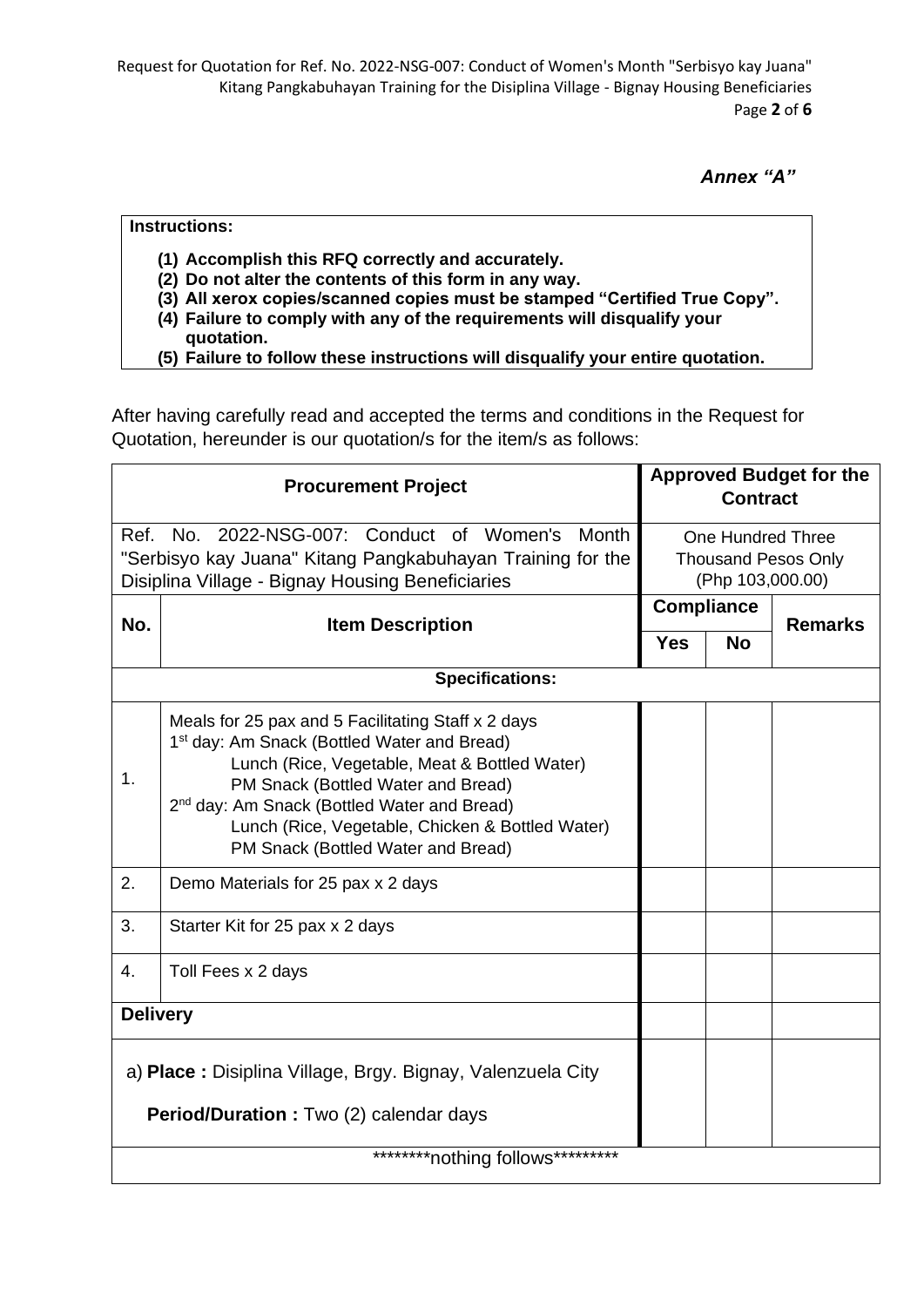Request for Quotation for Ref. No. 2022-NSG-007: Conduct of Women's Month "Serbisyo kay Juana" Kitang Pangkabuhayan Training for the Disiplina Village - Bignay Housing Beneficiaries Page **3** of **6**

| <b>YOUR QUOTATION</b>                                                                                                                                                                                                                                                                                                                                                                                                                                                                                                                                                                                                                                                                      |                                             |                                                                 |                                          |  |  |  |  |  |  |
|--------------------------------------------------------------------------------------------------------------------------------------------------------------------------------------------------------------------------------------------------------------------------------------------------------------------------------------------------------------------------------------------------------------------------------------------------------------------------------------------------------------------------------------------------------------------------------------------------------------------------------------------------------------------------------------------|---------------------------------------------|-----------------------------------------------------------------|------------------------------------------|--|--|--|--|--|--|
| <b>Summary of Approved Budget</b>                                                                                                                                                                                                                                                                                                                                                                                                                                                                                                                                                                                                                                                          |                                             | <b>Offered Quotation</b>                                        |                                          |  |  |  |  |  |  |
| <b>Item</b>                                                                                                                                                                                                                                                                                                                                                                                                                                                                                                                                                                                                                                                                                | Qty.                                        | <b>Unit Cost</b>                                                | <b>Total Price</b><br>(inclusive of VAT) |  |  |  |  |  |  |
| Conduct of Women's Month<br>"Serbisyo kay Juana" Kitang<br>Pangkabuhayan Training for<br>the Disiplina Village - Bignay<br><b>Housing Beneficiaries</b><br>Meals for 25 pax and 5<br>1.<br>Facilitating Staff x 2 days<br>$1st$ day:<br>Am Snack (Bottled<br>Water and Bread)<br>Lunch (Rice,<br>Vegetable, Meat &<br><b>Bottled Water)</b><br><b>PM Snack (Bottled</b><br>Water and Bread)<br>$2nd$ day:<br>Am Snack (Bottled<br>Water and Bread)<br>Lunch (Rice,<br>Vegetable, Chicken &<br><b>Bottled Water)</b><br>Snack<br>(Bottled<br><b>PM</b><br>Water and Bread)<br>Demo Materials for 25 pax<br>2.<br>x 2 days<br>3. Starter Kit for 25 pax x 2<br>days<br>4. Toll Fees x 2 days | 1 lot                                       |                                                                 |                                          |  |  |  |  |  |  |
| <b>Total ABC (in Figures)</b>                                                                                                                                                                                                                                                                                                                                                                                                                                                                                                                                                                                                                                                              | Php 103,000.00                              | <b>Total Offered</b><br><b>Quotation (in</b><br><b>Figures)</b> |                                          |  |  |  |  |  |  |
| <b>Total ABC (in Words)</b>                                                                                                                                                                                                                                                                                                                                                                                                                                                                                                                                                                                                                                                                | One Hundred<br>Three Thousand<br>Pesos Only | <b>Total Offered</b><br><b>Quotation (in</b><br>Words)          |                                          |  |  |  |  |  |  |

Submitted by:

Signature over Printed name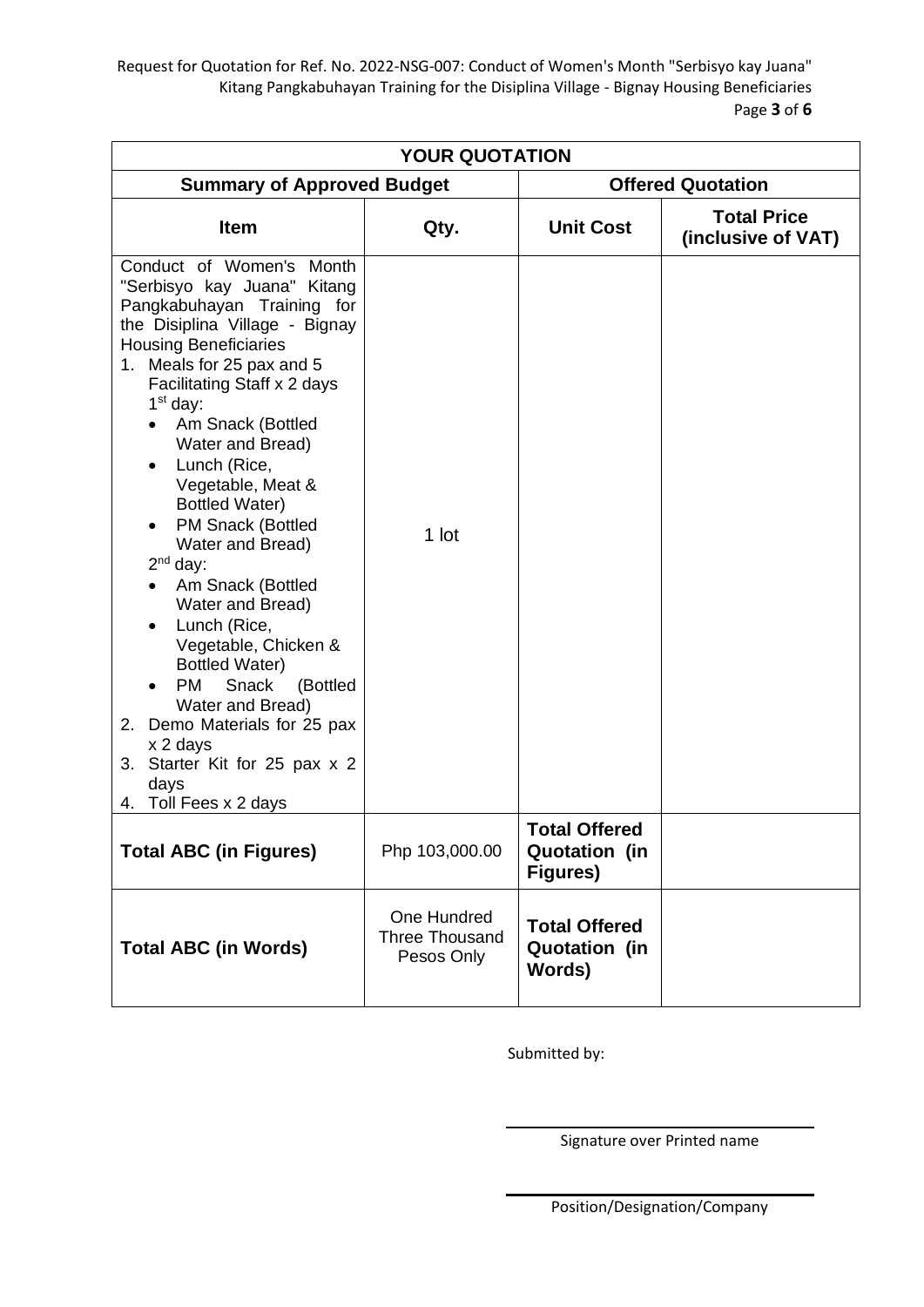Request for Quotation for Ref. No. 2022-NSG-007: Conduct of Women's Month "Serbisyo kay Juana" Kitang Pangkabuhayan Training for the Disiplina Village - Bignay Housing Beneficiaries Page **4** of **6**

# **TERMS AND CONDITIONS**

- 1. Bidders shall provide correct and accurate information required in this form.
- 2. Bidders shall quote for all the items.
- 3. Price quotation/s must be valid for a period of *thirty (30) calendar days* from the date of submission.
- 4. Price quotation/s to be denominated in the Philippine peso shall include all taxes, duties and/or levies payable.
- 5. Quotations exceeding the Approved Budget for the Contract shall be rejected.
- 6. Award of the contract shall be made to the lowest quotation which complies with the minimum technical specifications and other terms and conditions stated herein.
- 7. Any interlineations, erasures or overwriting shall be valid only if they are signed or initialed by you or any of your duly authorized representative/s.
- 8. In case of two or more bidders are determined to have submitted the Lowest Calculated Quotation/Lowest Calculated and Responsive Quotation, the NHA shall adopt and employ "draw lots" as the tie-breaking method to finally determined the single winning provider in accordance with GPPB Circular 06-2005.
- 9. The item/s shall be delivered according to the requirements specified in the Technical Specifications.
- 10. The NHA shall have the right to inspect and/or test the goods to confirm their conformity with the technical specifications.
- 11. Liquidated damages equivalent to one tenth of one percent (0.1%) of the value of goods not delivered within the prescribed delivery period shall be imposed per day of delay. The NHA shall rescind the contract once the cumulative amount of liquidated damages reaches ten (10) percent of the amount of the contract, without prejudice to other courses of action and remedies open to it.
- **12. Payment shall be made upon completion of the project.**

Conforme:

Signature over Printed name

Position/Designation/Company

Office Telephone No./Fax No.

Mobile Phone

Email address/es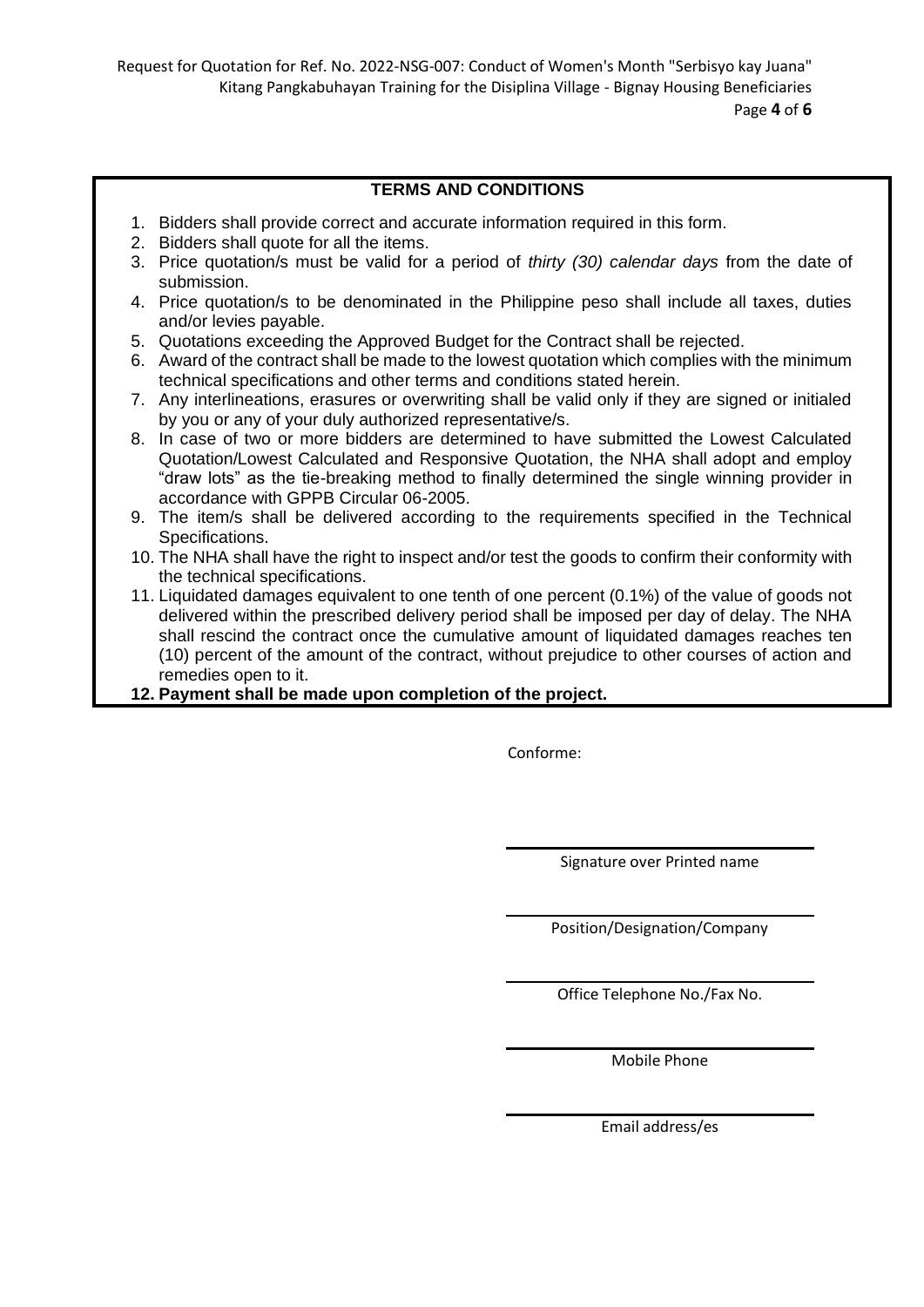Request for Quotation for Ref. No. 2022-NSG-007: Conduct of Women's Month "Serbisyo kay Juana" Kitang Pangkabuhayan Training for the Disiplina Village - Bignay Housing Beneficiaries Page **5** of **6**

# *Annex "B"*

#### **Omnibus Sworn Statement (Revised)**

*[shall be submitted with the Bid]*

 $\_$  ,  $\_$  ,  $\_$  ,  $\_$  ,  $\_$  ,  $\_$  ,  $\_$  ,  $\_$  ,  $\_$  ,  $\_$  ,  $\_$  ,  $\_$  ,  $\_$  ,  $\_$  ,  $\_$  ,  $\_$  ,  $\_$  ,  $\_$  ,  $\_$  ,  $\_$  ,  $\_$  ,  $\_$  ,  $\_$  ,  $\_$  ,  $\_$  ,  $\_$  ,  $\_$  ,  $\_$  ,  $\_$  ,  $\_$  ,  $\_$  ,  $\_$  ,  $\_$  ,  $\_$  ,  $\_$  ,  $\_$  ,  $\_$  ,

REPUBLIC OF THE PHILIPPINES )

CITY/MUNICIPALITY OF  $\qquad$  ) S.S.

### **AFFIDAVIT**

I, [Name of Affiant], of legal age, [Civil Status], [Nationality], and residing at [Address of Affiant], after having been duly sworn in accordance with law, do hereby depose and state that:

#### *1. [Select one, delete the other:]*

*[If a sole proprietorship:]* I am the sole proprietor or authorized representative of [Name of Bidder] with office address at [address of Bidder];

[If a partnership, corporation, cooperative, or joint venture:] I am the duly authorized and designated representative of [Name of Bidder] with office address at [address of Bidder];

*2. [Select one, delete the other:]*

*[If a sole proprietorship:]* As the owner and sole proprietor, or authorized representative of [Name of Bidder], I have full power and authority to do, execute and perform any and all acts necessary to participate, submit the bid, and to sign and execute the ensuing contract for [Name of the Project] of the [Name of the Procuring Entity], as shown in the attached duly notarized Special Power of Attorney;

*[If a partnership, corporation, cooperative, or joint venture:]* I am granted full power and authority to do, execute and perform any and all acts necessary to participate, submit the bid, and to sign and execute the ensuing contract for [Name of the Project] of the [Name of the Procuring Entity], as shown in the attached [state title of attached document showing proof of authorization (e.g., duly notarized Secretary's Certificate, Board/Partnership Resolution, or Special Power of Attorney, whichever is applicable;)];

- 3. [Name of Bidder] is not "blacklisted" or barred from bidding by the Government of the Philippines or any of its agencies, offices, corporations, or Local Government Units, foreign government/foreign or international financing institution whose blacklisting rules have been recognized by the Government Procurement Policy Board, **by itself or by relation, membership, association, affiliation, or controlling interest with another blacklisted person or entity as defined and provided for in the Uniform Guidelines on Blacklisting;**
- 4. Each of the documents submitted in satisfaction of the bidding requirements is an authentic copy of the original, complete, and all statements and information provided therein are true and correct;
- 5. [Name of Bidder] is authorizing the Head of the Procuring Entity or its duly authorized representative(s) to verify all the documents submitted;